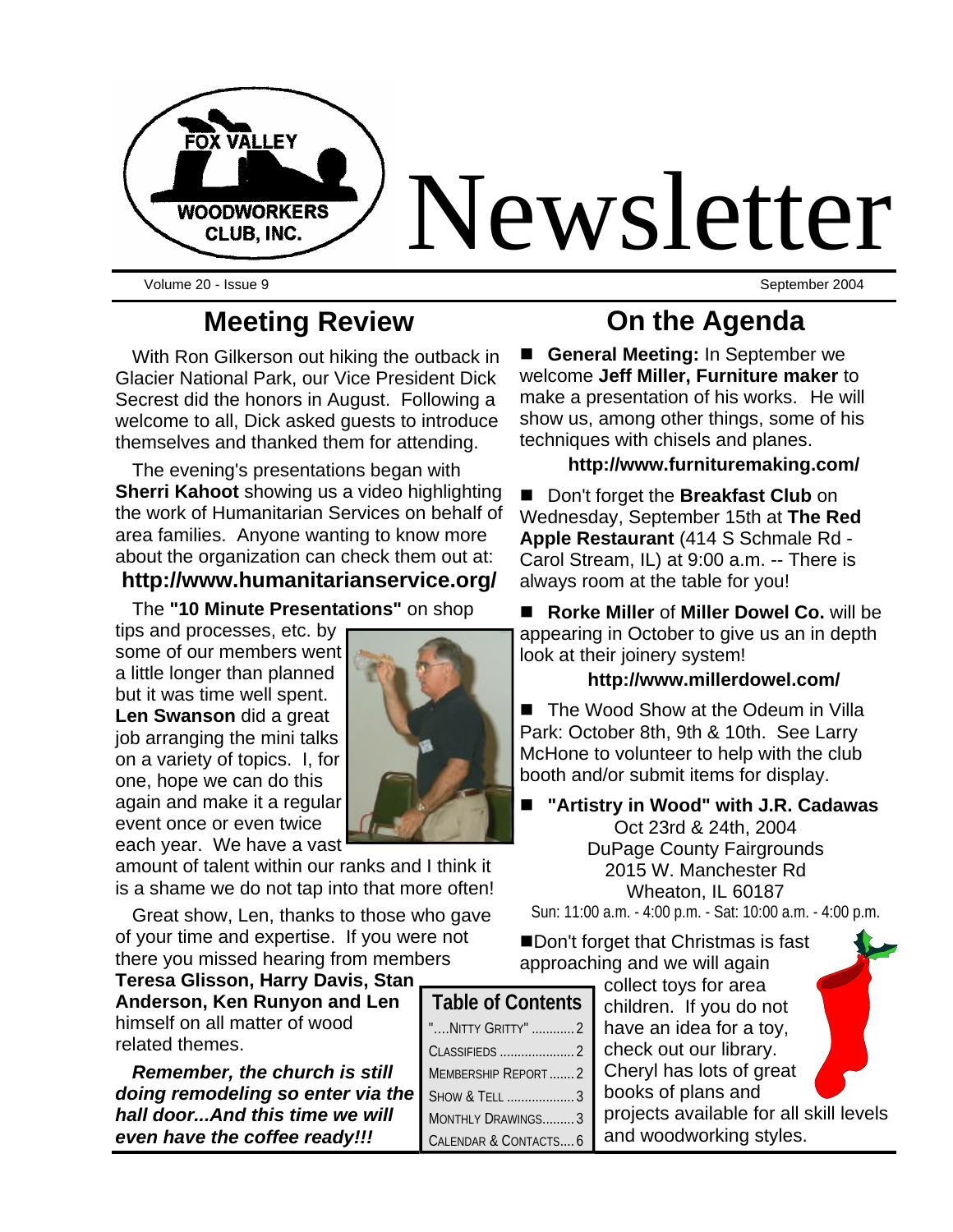## **Getting Down to the Nitty Gritty**

By Charlie Christensen

Yeah, I guess the kind of grit does make a difference.

I had to machine the edges of two large pieces of Baltic Birch plywood that I had made-up of two pieces each and face glued together to make thicker parts. The edges were not precisely aligned even with biscuits to help and these edges were going to be covered with solid oak so I needed a smooth, tight fit. The plywood pieces were almost triangular so I had three long sides and a short side to do on each piece.

I got out a belt sander and found that it would run while on its side on the bench and the belt would be at 90 degrees to the bench surface. I clamped the plywood flat to the bench surface with  $\frac{1}{4}$  inch scrap under it to elevate it to the sanding belt. I had an 80 grit aluminum oxide belt that had seen little use and I expected it to do a quick job of things. Nope!

I sawed that infernal machine stroke after slow, miserable, sweaty stroke. I hacked at the stubborn glue line with a chisel. I found out that a block plane was, also, not a good idea.

Later that afternoon, after I had completed five long sides and one short side and was sitting there contemplating the last long side, it occurred to me that the aluminum oxide belt was not doing to well. It also occurred to me that I had two zirconium oxide belts that had been gathering dust for a couple of years. What the heck! I got the 80 grit zirconium belt and gave it a shot.

I will now swear that the aluminum oxide belt had a layer of Teflon covering the grit. The zirconium belt did in three easy strokes what had been taking thirty hard strokes.

The lesson of this story is not to let your grits sit while you wonder why a coarse grit belt doesn't seem to be going anywhere in fairly soft wood.

## **Library News**

Stop by and browse...We have loads of books, DVDs, videos, magazines and more to inspire that next project!



**Cheryl Miller, Librarian**

# **CLASSIFIEDS FOR SALE:**

**Lathe components:** 12-14 inches by whatever length desired. Headstock (without pulley), tailstock, (both spindles have # 2 Morse taper), tool rest, set of cast iron legs. Use 2 - 2X6's or whatever for bed of any length.

## **Walt (847) 697-5668 wschwartz@bel-tronicscorp.com**

#### **Attention FVWWC Members**

Have something to Sell and can't wait for the next Newsletter to be published? Looking for a special tool to buy/borrow and don't know who to ask? Hear some woodworking news too good to keep to yourself? Call or send us an email with details and we will broadcast it to all online Members!

**Contact FVWWC Editor/Webmaster (630)897-4877 or woodworkers@fvwwc.org**

## **Membership Update 2005 Membership Renewal** is



membership card and submit it with your \$25 to the Membership Committee a.s.a.p. mail FVWWC PO Box 1041 **James Nellis, Membership**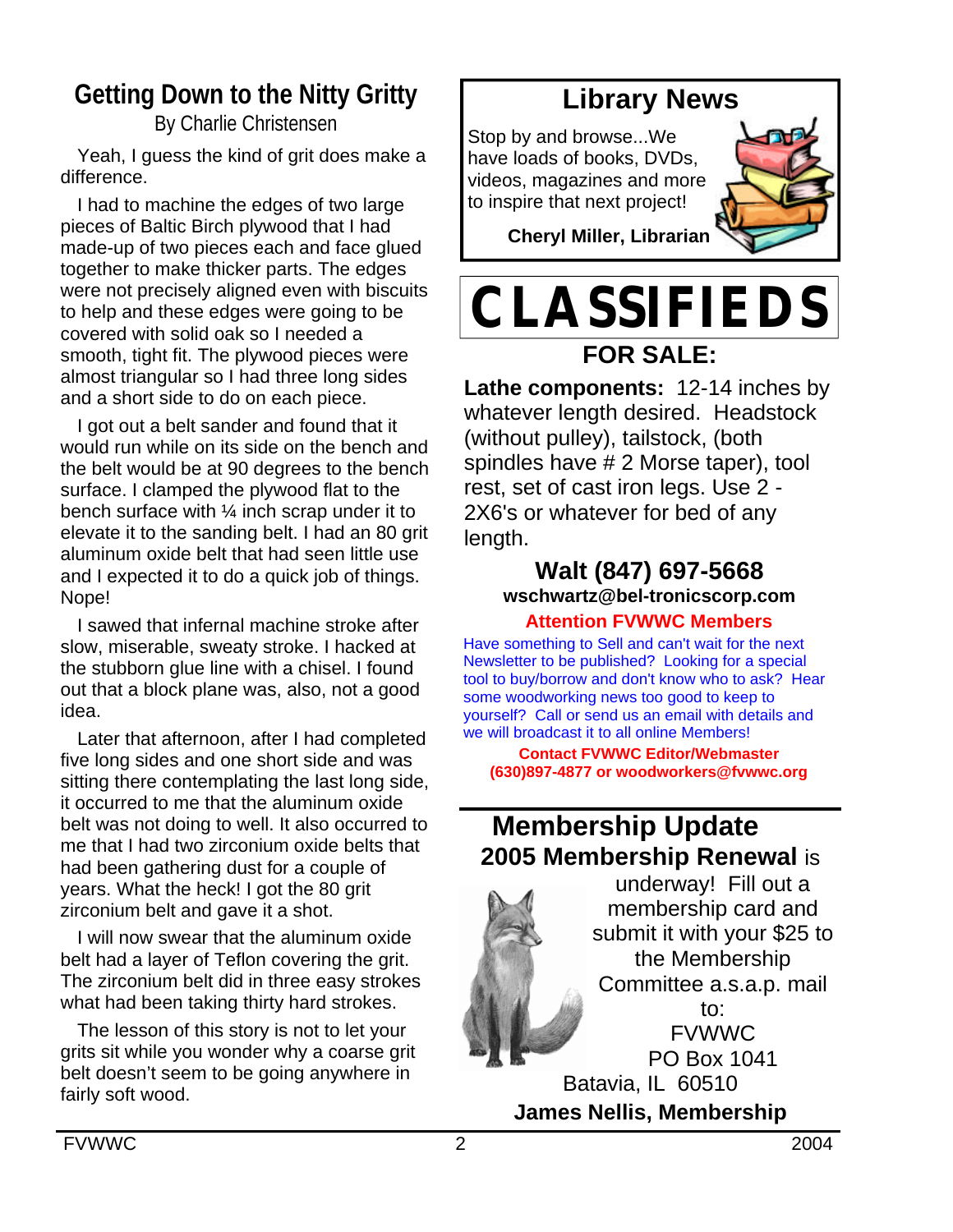# **FVWWC MONTHLY DRAWING**

Drawing winners in August 2004 were:



1. **Bud Light: Jet 1 hp Dust Collector**

2. **Mike Saad: \$25 AmEx Gift Cheque**

We will have a choice of three 1st Prize items again in September --- Including the ever popular \$100 AmEx Gift Cheque. Of course there will

be some secondary items also so be sure to stop by and get your tickets. See you there….

#### **Dremel #8000-01 Lithium-Ion Cordless & Accessory Kit Combo**



**http://www.dremel.com**

### **\$100 AmEx Gift Cheque**

**Same as cash -- Good everywhere for anything!**



**http://www.aeis.com/**

**Senco FP-10 23 Ga. Micro-Pinner**



**http://www.senco.com**

### **...Charlie Christensen**

# **Show & Tell**

Matt Gauntt, MC

We had a smaller than normal showing for August but the items displayed were still quite impressive.

- Charlie Christensen: Montessori "Pull-Up Bar" for infants of Baltic Birch with Oak trim finished in Polyurethane.
- Harry Davis: Set of 5 Oval Shaker Boxes made of Cherry and finished with Sealacell and varnish.
- Jim Vojcek: Refinished Shoulder Plane sporting a new Deft finish.
- Len Swanson: A Music Box of Santos Rosewood finished in Danish Oil.
- Doug Olson: Photos of a Deck made of Cypress, Cedar and Treated wood, not yet finished.
- Roy R. Randall: A Woodcarver's Tool Box of Pine with a High Gloss Enamel Paint exterior.
- Jim Robertson: Ash Nightstand with a Tung Oil finish.
- John Roloff: Birdfeeder made of Pine with no finish to date.
- Jim Gill: Cypress Birdhouse with Cedar shingles. The body is painted Exterior white and the shingles were done with a 50% Spar Varnish dilution.



• Bill Johnson: Hudson River Valley style Chair of Maple and finished in traditional Milk Paint.

The winners in this months drawing were:

- 1. Len Swanson: 50 Ft. Extension Cord
- 2. Harry Davis: Workshop Dust Pan

3. Jim Gill: Work Gloves & Mini-Clamp Set *Can't wait to see what next month brings!!!*